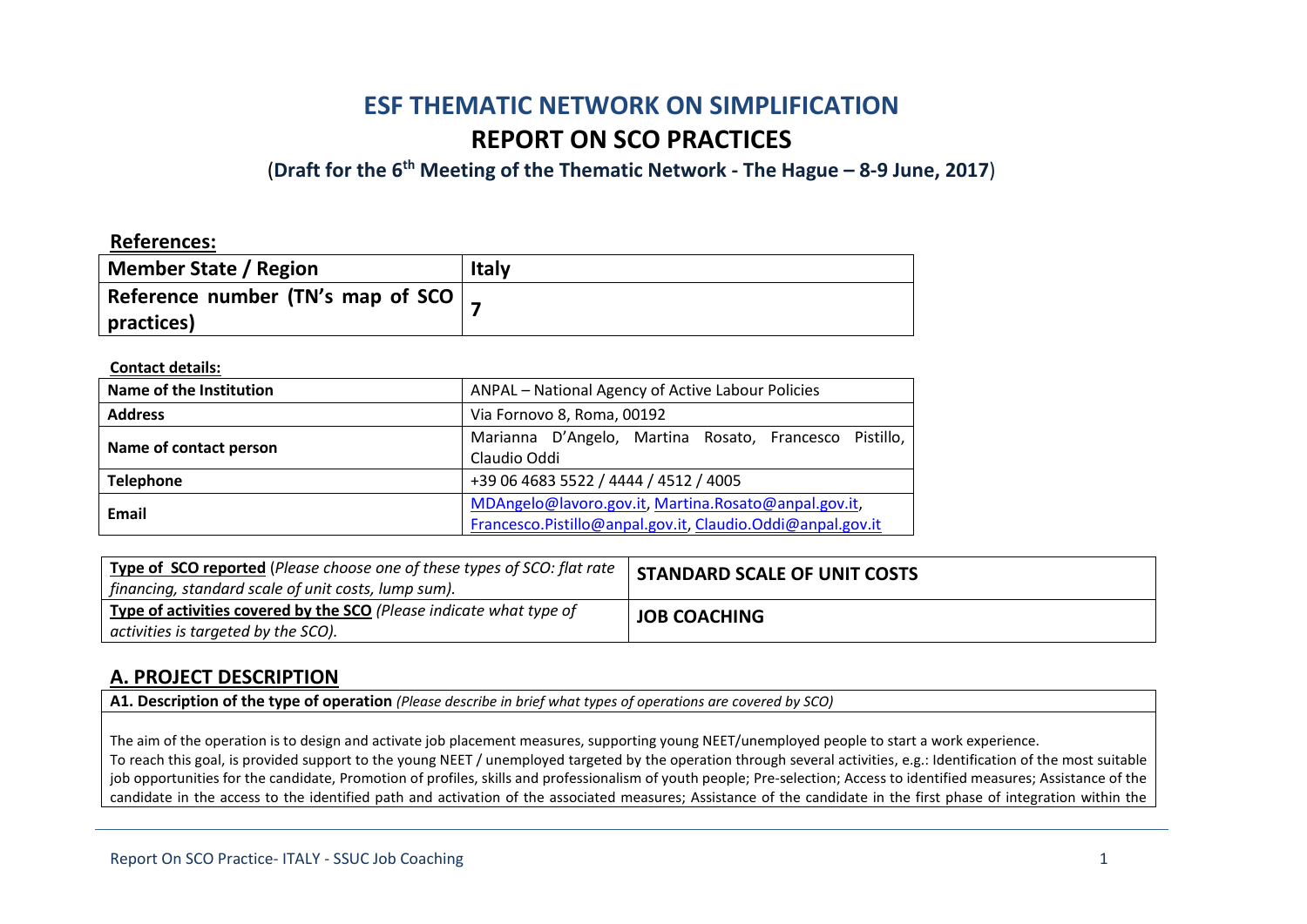business; Assistance of the candidate in the definition of a possible training project; Assistance of the candidate in the identification of an appropriate contract (open-ended, fixed term, apprenticeship etc).

**A2. Definition of outputs/results** (*Please give a short definition of outputs and/or results)*

The recipient of the operation starts a job experience with one of the following types of contract: a) second level of apprenticeship or fixed-term or temporary contract for ≥ 12 months; b) fixed-term or temporary contract for 6-12 months; c) Open-ended contract.

**A3. Beneficiaries** *(please indicate the types of beneficiaries involved in the operations covered by SCO)*

Employment Services and other entities authorised and/or accredited to employment services pursuant to Legislative Decree n. 150/2015. Services may also be provided under subsidiarity, in agreement with the Region/P.A. interested.

**A4. Target group(s)** *(Please list target groups within projects covered by SCO)*

Young NEET; Unemployed people

## **B. METHODOLOGY AND CALCULATION METHOD**

**B.1 Methodology** *(please indicate which methodology/ies has/have been used: Fair, equitable and verifiable method / use of existing EU schemes for similar types of operation and beneficiary / Use of existing own national schemes for similar types of operations and beneficiaries / use of rates and specific methods enshrined in the regulation or in a delegated act / use of a draft budget /combination of methodologies). Please indicate if the concerned SCO has been covered by Art. 14(1) ESF)*

The standard scale of unit costs has been defined by using a fair, equitable and verifiable method according to Art. 67.(5).(a) of the CPR. The standard scale of unit costs has been covered by a Delegated Act adopted under Art. 14(1) ESF.

**B.2 Calculation Methods** *(please describe how the calculations have been made)*

The calculation of the SCO (as cost per hour) was made through a combination of simple and weighted average of regional SCO used for similar operations (see point B.3) updated as at 2014. The adjustment of regional values was made by using the FOI index (consumer price index).

In order to ensure the [robustness](http://context.reverso.net/traduzione/inglese-italiano/robustness) of the calculation of the national Standard Cost identified, the values of regional SCOs considered as "extreme" were eliminated. This elimination was made without taking into consideration the SCOs of the two Regions with the highest and the lowest values within the calculation. The national SCO (as cost per hour) so identified was multiplied for the number of hours provided for the carrying out of the activities. The number of hours needed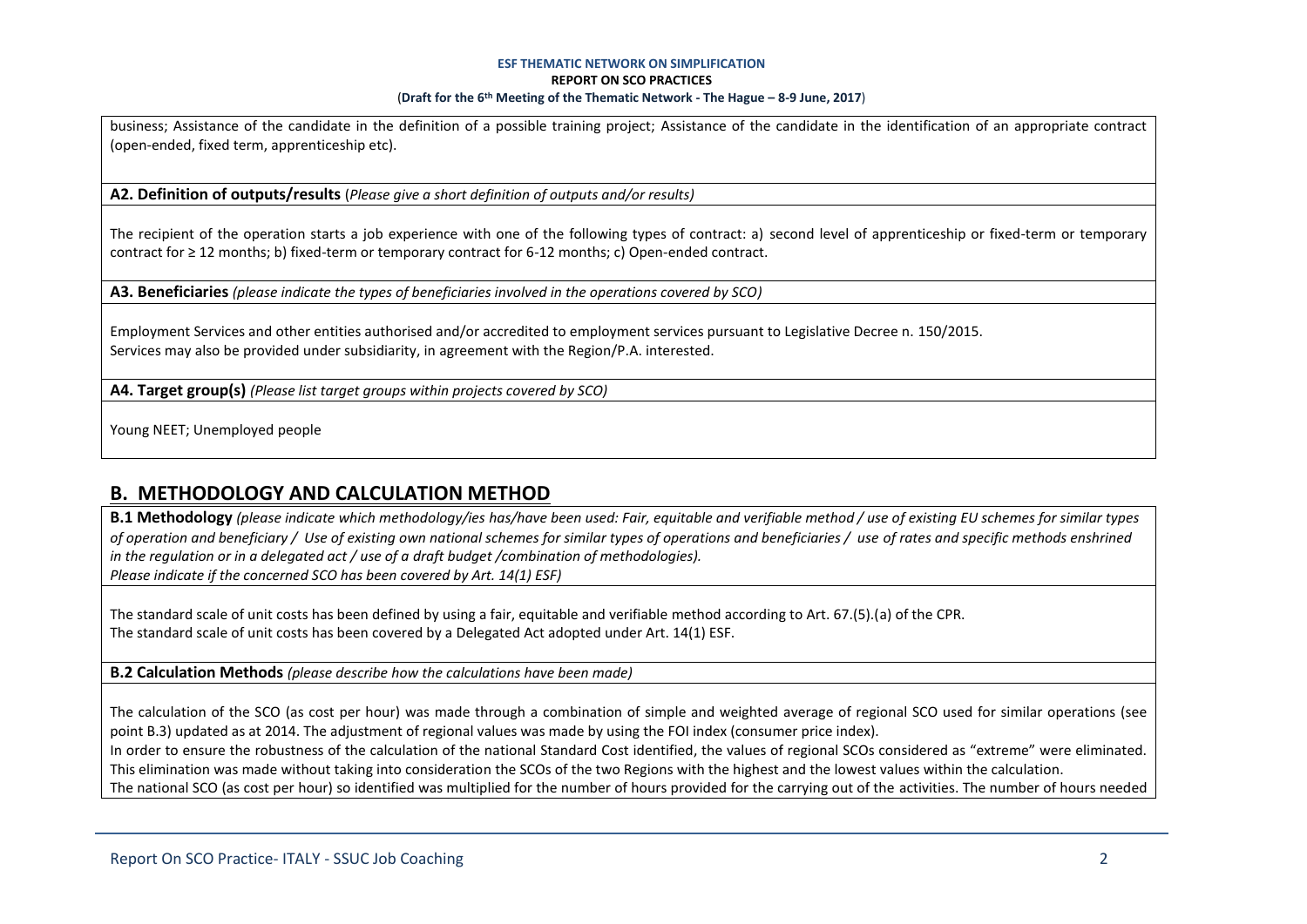for the carrying out of the activities was identified according to the profiling of the young NEET / unemployed targeted by the operation and to the employment result achieved (see point B.3). This calculation led to the identification of 12 different SCOs, as combination of different profiling levels (4) and different types of contract (3), directly linked to the result expected by the operation.

**B.3 Data source** *(please indicate the type of data used and the data source)*

To define the cost per hour value of the activity, useful to identify the total value of the SCO linked to the employment result achieved, has been taken SCOs used from similar operations in programming period 2007 – 2013 by several Italian Regions: Abruzzo, Basilicata, Emilia-Romagna, Friuli Venezia Giulia, Lombardia, Marche, Piemonte, Veneto. To ensure the [robustness](http://context.reverso.net/traduzione/inglese-italiano/robustness) of the Regional SCOs, regional data bases used for their definition were analysed. If necessary, data bases were corrected of any detected error. The use of data taken by these Regions has ensured a good level of national representativeness for the entire methodology.

To define the number of hours needed for proper service delivery, diversified according to the profiling of the recipient of the operation and to the employment result achieved (e.g. the type of contract), has been considered the Decree 8617/2013 of the Lombardy Region.

## **C. IMPLEMENTATION OF SCO**

(*Please describe in brief what implementation rules and conditions have been set out)*

After the registration to the program and after being taking in charge, recipients can access different employment paths (e.g. training, self-employment, etc.). In the case of job coaching, the employment services (or other authorized or accredited entities) actively assist the young / unemployed in job searching, providing support in: the enhancing of the owned experiences/know-how; the identification of the best career path given the recipient's profile; the increase of the skills needed to cover the job desired. Once these services have been performed, on the basis of parameters described in point B.3, to obtain the recognition of the SCO the service provider will only need to show the documentation attesting the class of profiling of the recipient and the copy of the employment contract or the copy of compulsory communications attesting the employment contract activation and the type of contract activated. The SCO will be recognized in a different value depending on the different combination of these two variables (see point b.2).

### **D. AUDIT TRAIL**

*(Please provide a brief description of the audit trail for the concerned SCO, including documents, key contents/conditions and procedures)*

Regional and/or national units in charge of controls under their relevant procedures carry out the verifications. Verifications accompany the entire lifecycle of the operation and are divided into: on desk, entailing administrative-documentary verifications of the operation, and *in loco*, aimed to the physical and financial control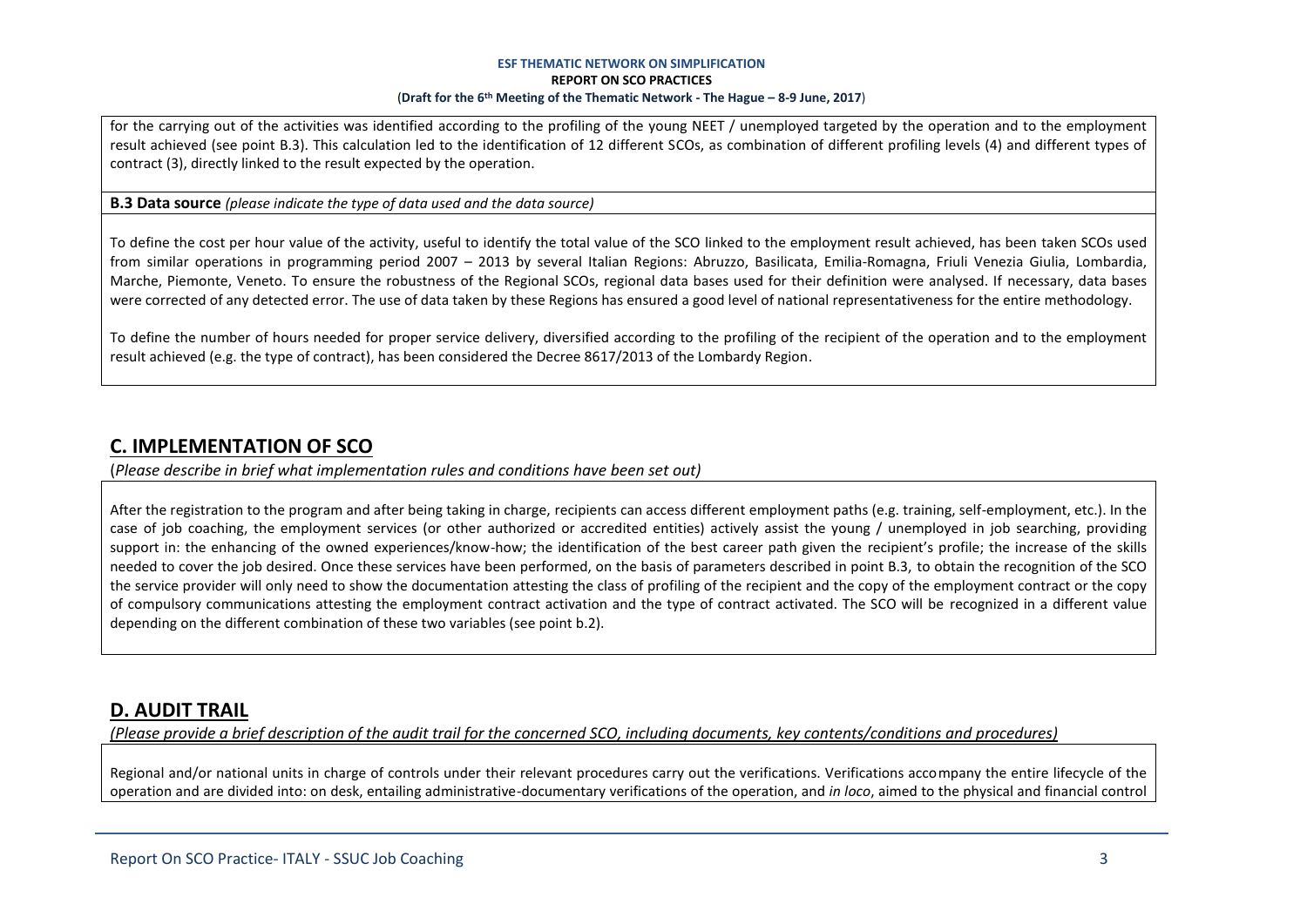of each operation, made on a sample basis. These verifications guarantee a timely assessment of the quality of operation. In particular, the documentation to be produced for the purpose of on desk controls is the following:

- service pact signed by the recipient and by the services in charge and/or centralized taking in charge implemented by the Central Administration, that specify the class of profiling of the youth;
- copy of the employment contract or copy of compulsory communications or any other documentation attesting the notification of the employment contract activation (if applicable).

*In loco* verifications are performed on a periodic basis and must evaluate the validity of the operation as a whole and all the relevant documentation, even beyond documentation foreseen for on desk controls.

Administrative verifications are included in the national and regional information systems guaranteeing the registration of data and of the outcomes of controls.

## **E. ASSESSMENT BY THE AUDIT AUTHORITY(IES) INCLUDING EVENTUAL EX ANTE ASSESSMENT**

*(If relevant, please explain how the audit authority has been involved in preparation and assessment of the SCO).* 

Managing Authority has defined the SCOs for NOP YEI without consulting any other Authority, as it is not expected. However, the audit and certification authorities were promptly informed of the possibility of using SCOs for the PON 2014-2020 and of the adoption of the SCOs with Delegated Act under Art. 14(1) ESF.

## **F. IMPACT OR ADDED VALUE FOR THE MA, BENEFICIARIES AND OTHER STAKEHOLDERS**

*(Please explain how you have perceived impact/added value of the SCO for the MA, beneficiaries and other stakeholders).* 

- 1. Verifications carried out by the MA are focused on outputs/results achieved by setting out rules for documenting units attained the MA has decided to focus on the achievement of policy objectives instead of being concentrated on collecting and verifying financial documents;
- 2. Assurance on the goodness of the methdology used to define the SCOs, that will not be audited by Commission after the submitting of the expenses;
- 3. Less documentation required to benficiaries for obtain the reinbursement of the expenses, since it si only necessary to certify that the expeceted output has been reached.